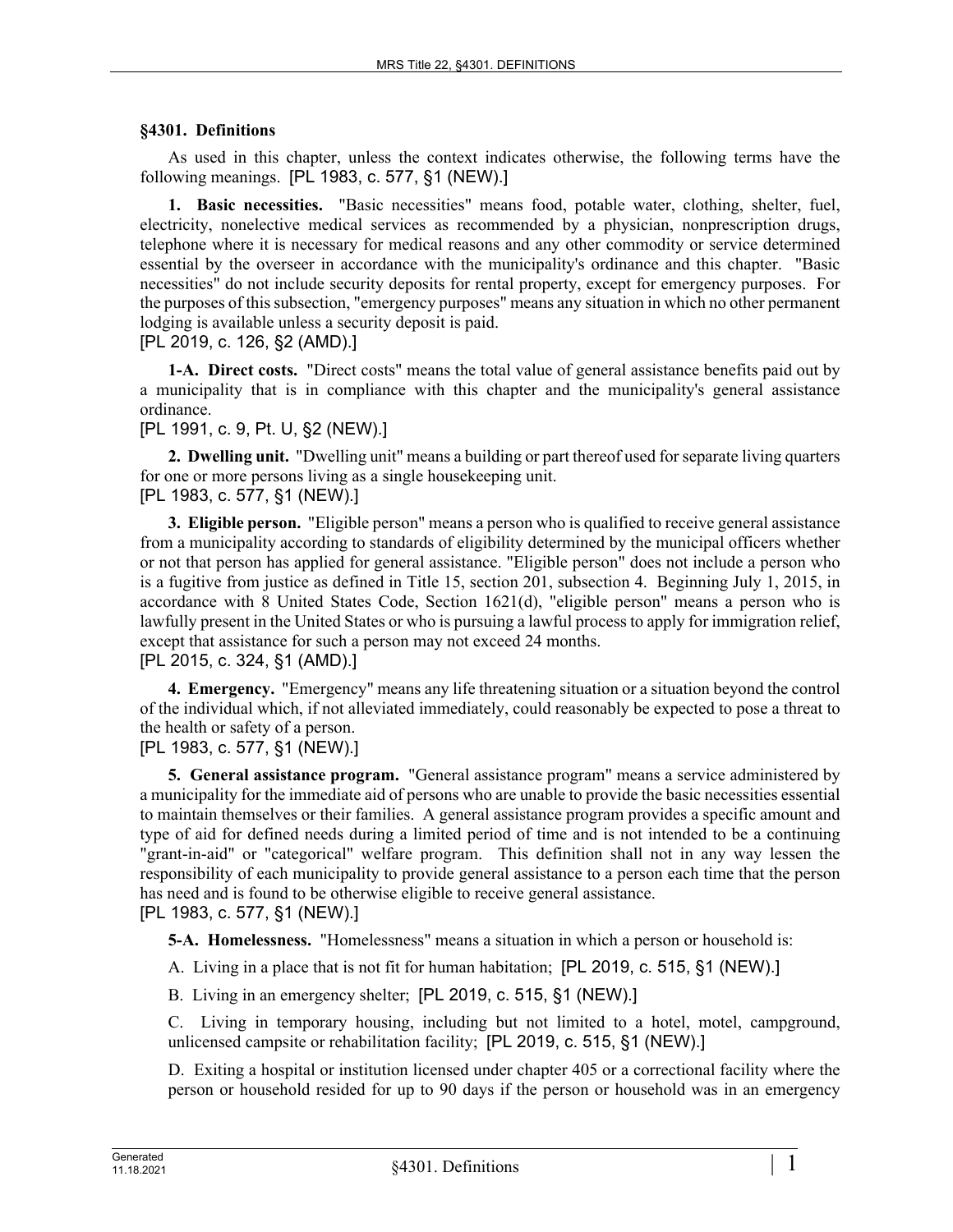shelter or a place not fit for human habitation before entering the hospital, institution or correctional facility; [PL 2019, c. 515, §1 (NEW).]

E. Losing the person's or household's primary nighttime residence and lacking the resources or support networks to remain in that residence; or [PL 2019, c. 515, §1 (NEW).]

F. Fleeing or attempting to flee violence and has no other residence. [PL 2019, c. 515, §1 (NEW).]

[PL 2019, c. 515, §1 (NEW).]

**6. Household.** "Household" means an individual or a group of individuals who share a dwelling unit. When an applicant shares a dwelling unit with one or more individuals, even when a landlordtenant relationship may exist between individuals residing in the dwelling unit, eligible applicants may receive assistance for no more than their pro rata share of the actual costs of the shared basic needs of that household according to the maximum levels of assistance established in the municipal ordinance. The pro rata share is calculated by dividing the maximum level of assistance available to the entire household by the total number of household members. The income of household members not legally liable for supporting the household is considered available to the applicant only when there is a pooling of income.

[PL 2013, c. 368, Pt. OO, §5 (AMD).]

**7. Income.** "Income" means any form of income in cash or in kind received by the household, including net remuneration for services performed, cash received on either secured or unsecured credit, any payments received as an annuity, retirement or disability benefits, veterans' pensions, workers' compensation, unemployment benefits, benefits under any state or federal categorical assistance program, supplemental security income, social security and any other payments from governmental sources, unless specifically prohibited by any law or regulation, court ordered support payments, income from pension or trust funds, household income from any other source, including relatives or unrelated household members and any benefit received pursuant to Title 36, chapter 907, Title 36, section 5219–II and Title 36, section 5219–KK, unless used for basic necessities as defined in section 4301, subsection 1.

The following items are not available within the meaning of this subsection and subsection 10:

A. Real or personal income-producing property, tools of trade, governmental entitlement specifically treated as exempt assets by state or federal law; [PL 1991, c. 9, Pt. U, §3 (AMD).]

B. Actual work-related expenses, whether itemized or by standard deduction, such as taxes, retirement fund contributions, union dues, transportation costs to and from work, special equipment costs and child care expenses; or [PL 1983, c. 577, §1 (NEW).]

C. Earned income of children below the age of 18 years who are full-time students and who are not working full time. [PL 1991, c. 9, Pt. U, §3 (AMD).]

In determining need, the period of time used as a basis for the calculation is the 30-day period commencing on the date of the application. This prospective calculation does not disqualify an applicant who has exhausted income to purchase basic necessities if that income does not exceed the income standards established by the municipality. Notwithstanding this prospective calculation, if any applicant or recipient receives a lump sum payment prior or subsequent to applying for assistance, that payment must be prorated over future months. The period of proration is determined by disregarding any portion of the lump sum payment that the applicant or recipient has spent to purchase basic necessities, including but not limited to: all basic necessities provided by general assistance; reasonable payment of funeral or burial expenses for a family member; reasonable travel costs related to the illness or death of a family member; repair or replacement of essentials lost due to fire, flood or other natural disaster; repair or purchase of a motor vehicle essential for employment, education, training or other day-to-day living necessities; repayments of loans or credit, the proceeds of which can be verified as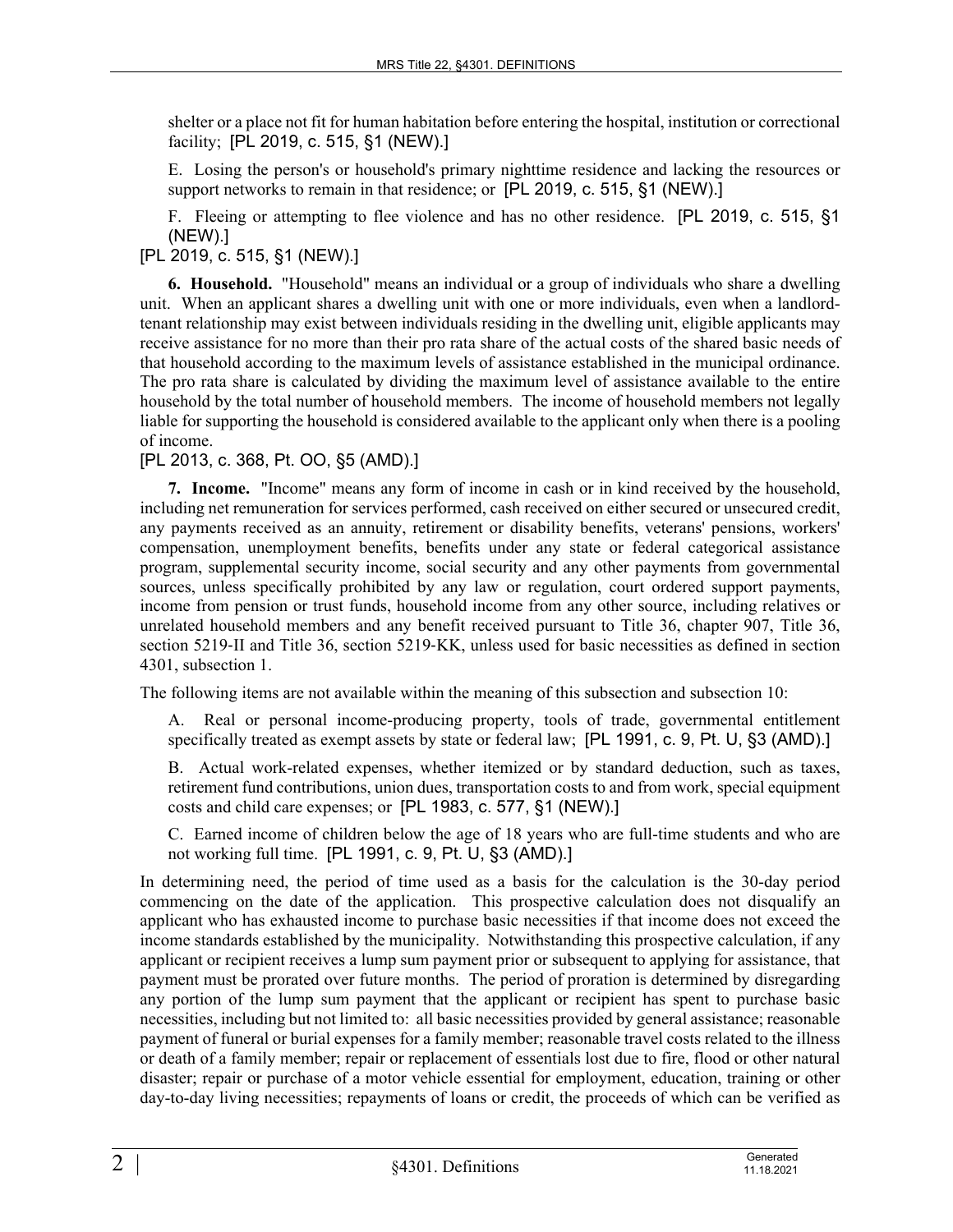having been spent on basic necessities; and payment of bills earmarked for the purpose for which the lump sum is paid. All income received by the household between the receipt of the lump sum payment and the application for assistance is added to the remainder of the lump sum. The period of proration is then determined by dividing the remainder of the lump sum payment by the verified actual monthly amounts for all of the household's basic necessities. That dividend represents the period of proration determined by the administrator to commence on the date of receipt of the lump sum payment. The prorated sum for each month must be considered available to the household for 12 months from the date of application or during the period of proration, whichever is less.

[PL 2013, c. 551, §1 (AMD).]

**8. Just cause.** "Just cause" means a valid, verifiable reason that hinders an individual in complying with one or more conditions of eligibility.

[PL 1983, c. 577, §1 (NEW).]

**8-A. Lump sum payment.** "Lump sum payment" means a one-time or typically nonrecurring sum of money issued to an applicant or recipient. Lump sum payment includes, but is not limited to, retroactive or settlement portions of social security benefits, workers' compensation payments, unemployment benefits, disability income, veterans' benefits, severance pay benefits, or money received from inheritances, lottery winnings, personal injury awards, property damage claims or divorce settlements. A lump sum payment includes only the amount of money available to the applicant after payment of required deductions has been made from the gross lump sum payment. A lump sum payment does not include conversion of a nonliquid resource to a liquid resource if the liquid resource has been used or is intended to be used to replace the converted resource or for other necessary expenses.

[PL 2001, c. 571, §2 (AMD).]

**9. Municipality of responsibility.** "Municipality of responsibility" means the municipality which is liable for the support of any eligible person at the time of application. [PL 1983, c. 577, §1 (NEW).]

**10. Need.** "Need" means the condition whereby a person's income, money, property, credit, assets or other resources available to provide basic necessities for the individual and the individual's family are less than the maximum levels of assistance established by the municipality. [PL 1985, c. 489, §§2, 14 (AMD).]

**11. Net general assistance costs.** "Net general assistance costs" means those direct costs incurred by a municipality in providing assistance to eligible persons according to standards established by the municipal officers and does not include the administrative expenses of the general assistance program. [PL 1983, c. 577, §1 (NEW).]

**12. Overseer.** "Overseer" means an official designated by a municipality to administer a general assistance program. The municipal officers shall serve as a board of overseers if no other persons are appointed or elected.

[PL 1983, c. 577, §1 (NEW).]

**12-A. Pooling of income.** "Pooling of income" means the financial relationship among household members who are not legally liable for mutual support in which there occurs any comingling of funds or sharing of income or expenses. Municipalities may by ordinance establish as a rebuttable presumption that persons sharing the same dwelling unit are pooling their income. Applicants who are requesting that the determination of eligibility be calculated as though one or more household members are not pooling their income have the burden of rebutting the presumption of pooling income. [PL 1991, c. 622, Pt. M, §22 (NEW).]

**13. Real estate.** "Real estate" means any land, buildings, homes, mobile homes and any other things affixed to that land.

[PL 1983, c. 577, §1 (NEW).]